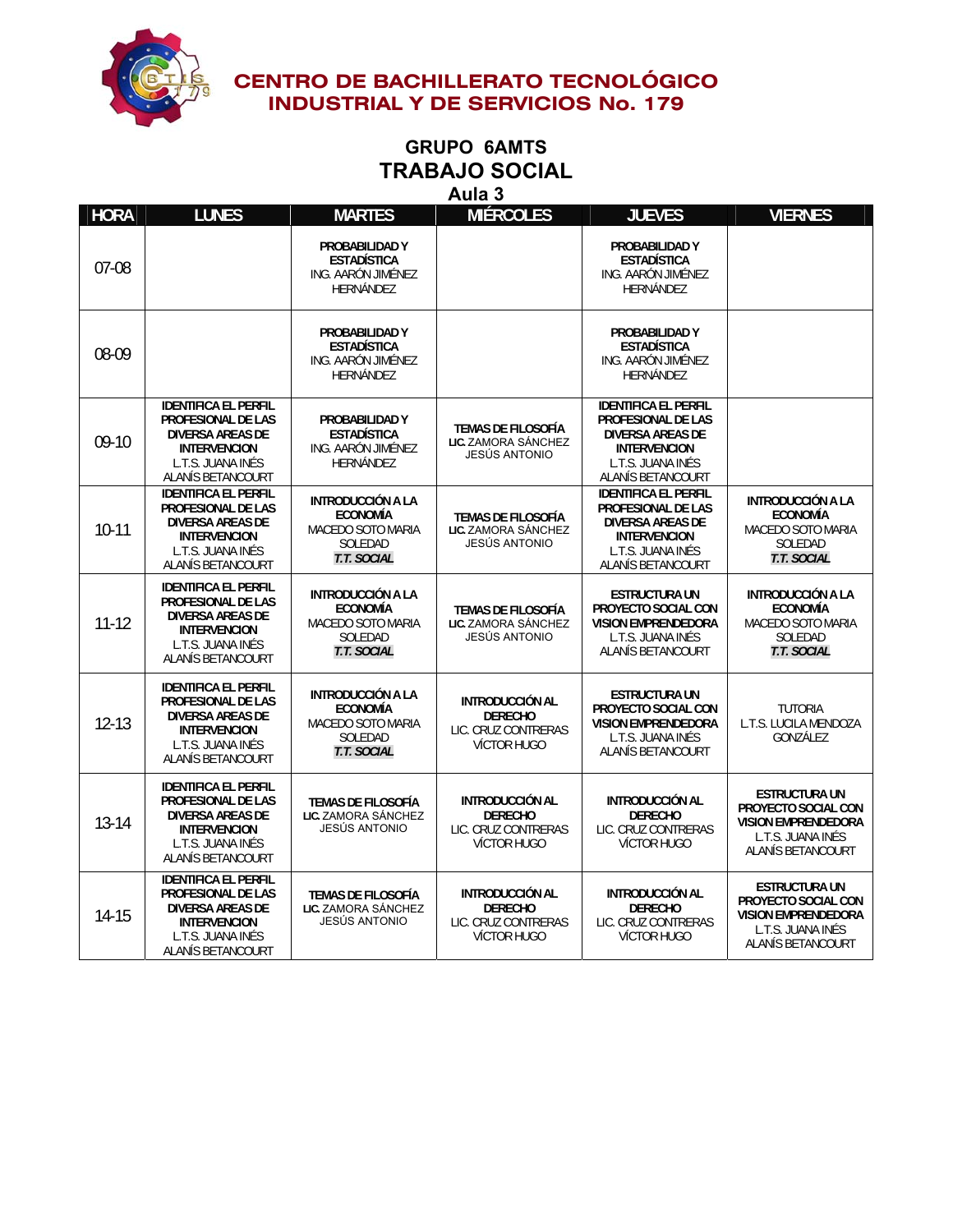

### **GRUPO 6AVTS TRABAJO SOCIAL Aula 3**

| <b>HORA</b> | <b>LUNES</b>                                                                          | <b>MARTES</b>                                                                  | <b>MIÉRCOLES</b>                                                                                                                                      | <b>JUEVES</b>                                                                                                                                  | <b>VIERNES</b>                                                                                                      |
|-------------|---------------------------------------------------------------------------------------|--------------------------------------------------------------------------------|-------------------------------------------------------------------------------------------------------------------------------------------------------|------------------------------------------------------------------------------------------------------------------------------------------------|---------------------------------------------------------------------------------------------------------------------|
| $12 - 13$   | PROBABILIDAD Y<br><b>ESTADÍSTICA</b><br>ING. FEDERICO<br>ARMENTA MEJÍA                |                                                                                |                                                                                                                                                       | <b>TEMAS DE FILOSOFÍA</b><br><b>LIC. PATRICIA MUNIVE</b><br><b>CORTEZ</b>                                                                      |                                                                                                                     |
| $13-14$     | PROBABILIDAD Y<br><b>ESTADÍSTICA</b><br>ING. FEDERICO<br>ARMENTA MEJÍA                | INTRODUCCIÓN A LA<br><b>ECONOMÍA</b><br>MACEDO SOTO MARIA<br>SOLEDAD           | <b>TEMAS DE FILOSOFÍA</b><br>LIC. PATRICIA MUNIVE<br><b>CORTEZ</b>                                                                                    | <b>TEMAS DE FILOSOFÍA</b><br>LIC. PATRICIA MUNIVE<br><b>CORTEZ</b>                                                                             |                                                                                                                     |
| $14 - 15$   | INTRODUCCIÓN A LA<br><b>ECONOMÍA</b><br>MACEDO SOTO MARIA<br>SOLEDAD                  | INTRODUCCIÓN A LA<br><b>ECONOMÍA</b><br>MACEDO SOTO MARIA<br>SOLEDAD           | <b>TEMAS DE FILOSOFÍA</b><br>LIC. PATRICIA MUNIVE<br><b>CORTEZ</b>                                                                                    | <b>TEMAS DE FILOSOFÍA</b><br><b>LIC. PATRICIA MUNIVE</b><br><b>CORTEZ</b>                                                                      |                                                                                                                     |
| $15 - 16$   | <b>INTRODUCCIÓN A LA</b><br><b>ECONOMÍA</b><br>MACEDO SOTO MARIA<br>SOLEDAD           | <b>INTRODUCCIÓN A LA</b><br><b>ECONOMÍA</b><br>MACEDO SOTO MARIA<br>SOLEDAD    | <b>ESTRUCTURA UN</b><br>PROYECTO SOCIAL CON<br><b>VISION EMPRENDEDORA</b><br>L.T.S. ANGÉLICA MARÍA<br>SÁNCHEZ CERÓN                                   | <b>IDENTIFICA EL PERFIL</b><br>PROFECIONAL DE LAS<br><b>DIVERSAS AREAS DE</b><br><b>INTERVENCIÓN</b><br>L.T.S. ANGÉLICA MARÍA<br>SÁNCHEZ CERÓN | <b>TUTORIA</b><br>LIC. ANGÉLICA MARÍA<br>SÁNCHEZ CERÓN                                                              |
| $16 - 17$   | <b>INTRODUCCIÓN AL</b><br><b>DERECHO</b><br>LIC. CRUZ CONTRERAS<br><b>VÍCTOR HUGO</b> | PROBABILIDAD Y<br><b>ESTADÍSTICA</b><br>ING. FEDERICO<br>ARMENTA MEJÍA         | <b>ESTRUCTURA UN</b><br>PROYECTO SOCIAL CON<br><b>VISION EMPRENDEDORA</b><br>L.T.S. ANGÉLICA MARÍA<br>SÁNCHEZ CERÓN                                   | <b>IDENTIFICA EL PERFIL</b><br>PROFECIONAL DE LAS<br><b>DIVERSAS AREAS DE</b><br><b>INTERVENCIÓN</b><br>L.T.S. ANGÉLICA MARÍA<br>SÁNCHEZ CERÓN | PROBABILIDAD Y<br><b>ESTADÍSTICA</b><br>ING. FEDERICO<br>ARMENTA MEJÍA                                              |
| $17 - 18$   | <b>INTRODUCCIÓN AL</b><br><b>DERECHO</b><br>LIC. CRUZ CONTRERAS<br>VÍCTOR HUGO        | <b>INTRODUCCIÓN AL</b><br><b>DERECHO</b><br>LIC. CRUZ CONTRERAS<br>VÍCTOR HUGO | <b>IDENTIFICA EL PERFIL</b><br><b>PROFECIONAL DE LAS</b><br><b>DIVERSAS AREAS DE</b><br><b>INTERVENCIÓN</b><br>L.T.S. ANGÉLICA MARÍA<br>SÁNCHEZ CERÓN | <b>IDENTIFICA EL PERFIL</b><br>PROFECIONAL DE LAS<br><b>DIVERSAS AREAS DE</b><br><b>INTERVENCIÓN</b><br>L.T.S. ANGÉLICA MARÍA<br>SÁNCHEZ CERÓN | PROBABILIDAD Y<br><b>ESTADÍSTICA</b><br>ING. FEDERICO<br>ARMENTA MEJIA                                              |
| 18-19       |                                                                                       | <b>INTRODUCCIÓN AL</b><br>DERECHO<br>LIC. CRUZ CONTRERAS<br>VÍCTOR HUGO        | <b>IDENTIFICA EL PERFIL</b><br><b>PROFECIONAL DE LAS</b><br><b>DIVERSAS AREAS DE</b><br><b>INTERVENCIÓN</b><br>L.T.S. ANGÉLICA MARÍA<br>SÁNCHEZ CERÓN | <b>IDENTIFICA EL PERFIL</b><br>PROFECIONAL DE LAS<br><b>DIVERSAS AREAS DE</b><br><b>INTERVENCIÓN</b><br>L.T.S. ANGÉLICA MARÍA<br>SÁNCHEZ CERÓN | <b>ESTRUCTURA UN</b><br>PROYECTO SOCIAL CON<br><b>VISION EMPRENDEDORA</b><br>L.T.S. ANGÉLICA MARÍA<br>SÁNCHEZ CERÓN |
| 19-20       |                                                                                       | <b>INTRODUCCIÓN AL</b><br><b>DERECHO</b><br>LIC. CRUZ CONTRERAS<br>VÍCTOR HUGO | <b>IDENTIFICA EL PERFIL</b><br>PROFECIONAL DE LAS<br><b>DIVERSAS AREAS DE</b><br><b>INTERVENCIÓN</b><br>L.T.S. ANGÉLICA MARÍA<br>SÁNCHEZ CERÓN        | <b>IDENTIFICA EL PERFIL</b><br>PROFECIONAL DE LAS<br><b>DIVERSAS AREAS DE</b><br><b>INTERVENCIÓN</b><br>L.T.S. ANGÉLICA MARÍA<br>SÁNCHEZ CERÓN | <b>ESTRUCTURA UN</b><br>PROYECTO SOCIAL CON<br><b>VISION EMPRENDEDORA</b><br>L.T.S. ANGÉLICA MARÍA<br>SÁNCHEZ CERÓN |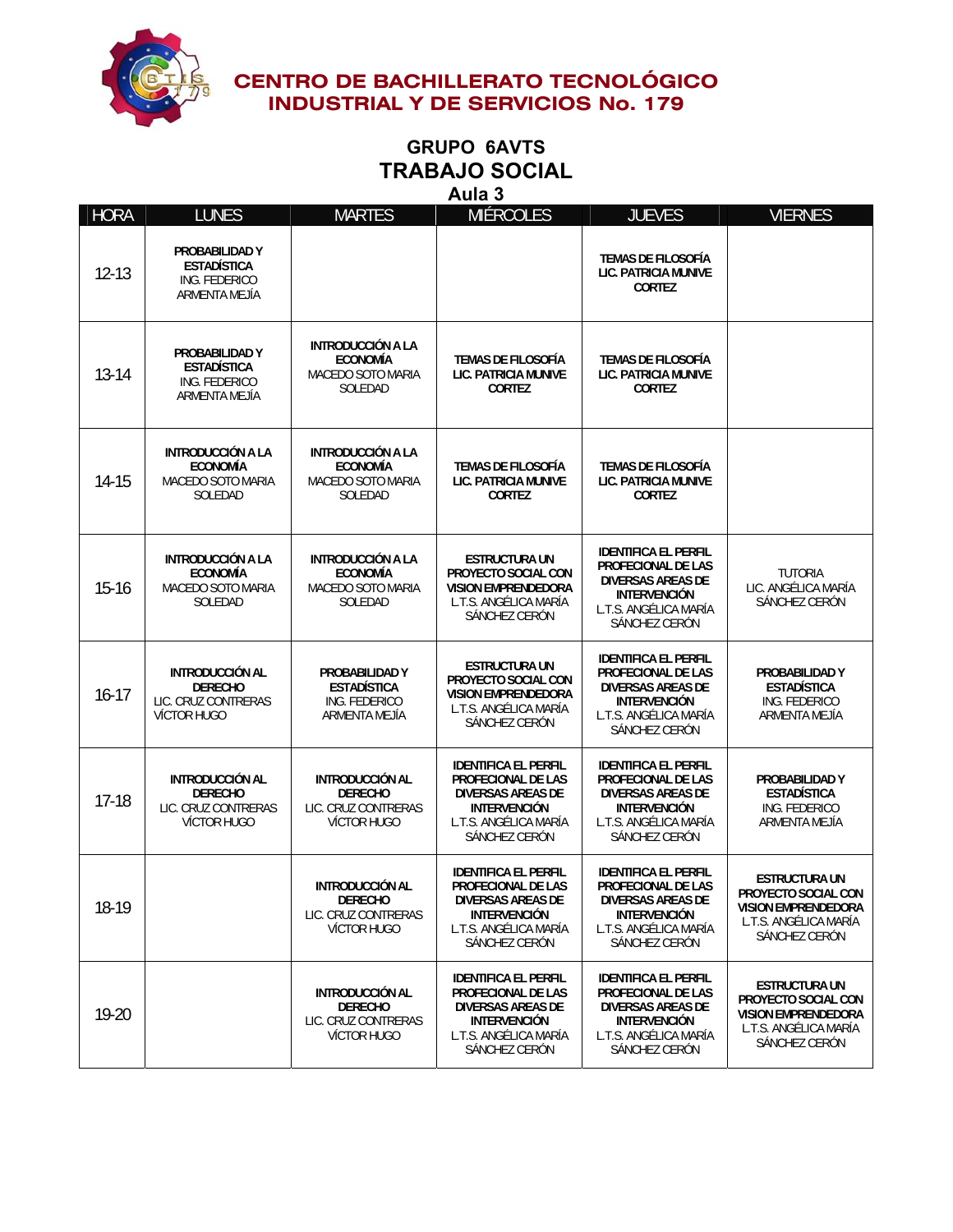

### **GRUPO 6AMARQ ARQUITECTURA Aula 17**

| <b>HORA</b> | <b>LUNES</b>                                                             | <b>MARTES</b>                                                                                                               | <b>MIÉRCOLES</b>                                                                                                                   | <b>JUEVES</b>                                                                                                                                 | <b>VIERNES</b>                                                                                                                         |
|-------------|--------------------------------------------------------------------------|-----------------------------------------------------------------------------------------------------------------------------|------------------------------------------------------------------------------------------------------------------------------------|-----------------------------------------------------------------------------------------------------------------------------------------------|----------------------------------------------------------------------------------------------------------------------------------------|
| $07-08$     | <b>TEMAS DE FÍSICA</b>                                                   | <b>REPRESENTA LA</b><br><b>HISTORIA DE LA</b><br>ARQUITECTURA<br>ARQ. ALEJANDRO<br>ARRIETA LÓPEZ                            |                                                                                                                                    | <b>REPRESENTA LA</b><br><b>HISTORIA DE LA</b><br>ARQUITECTURA<br>ARQ. ALEJANDRO<br>ARRIETA LÓPEZ                                              |                                                                                                                                        |
| 08-09       | <b>TEMAS DE FÍSICA</b>                                                   | <b>REPRESENTA LA</b><br><b>HISTORIA DE LA</b><br><b>ARQUITECTURA</b><br>ARQ. ALEJANDRO<br>ARRIETA LÓPEZ                     |                                                                                                                                    | <b>REPRESENTA LA</b><br><b>HISTORIA DE LA</b><br>ARQUITECTURA<br>ARQ. ALEJANDRO<br>ARRIETA LÓPEZ                                              | TEMAS DE FILOSOFÍA<br>LIC. EMMA MORA<br><b>MONROY</b>                                                                                  |
| $09-10$     | <b>TEMAS DE FÍSICA</b>                                                   | TEMAS DE FILOSOFÍA<br>LIC. EMMA MORA<br><b>MONROY</b>                                                                       |                                                                                                                                    | <b>PROPONE</b><br><b>MOVILIARIO Y</b><br><b>EQUIPAMIENTO EN</b><br>UN PROYECTO<br><b>URBANO</b><br>ARO. VÍCTOR MANUEL<br><b>GÓMEZ ESPEJEL</b> | <b>TEMAS DE FILOSOFÍA</b><br>LIC. EMMA MORA<br><b>MONROY</b>                                                                           |
| $10-11$     | DIBUJO TÉCNICO<br><b>VERA RICAÑO ADRIÁN</b><br><b>FERMÍN</b><br>LAB. CAD | PROBABILIDAD Y<br><b>ESTADÍSTICA</b><br><b>LIC. MERCHAN PAREDES</b><br><b>JOSE MARTIN</b>                                   | PROPONE CONCEPTOS<br><b>ECOLÓGICOS EN UN</b><br><b>PROYECTO</b><br><b>ARQUITECTÓNICO</b><br>ARO. RAMÍREZ<br><b>HINOJOSA GERMAN</b> | <b>PROPONE</b><br><b>MOVILIARIO Y</b><br><b>EQUIPAMIENTO EN</b><br>UN PROYECTO<br><b>URBANO</b><br>ARO. VÍCTOR MANUEL<br><b>GÓMEZ ESPEJEL</b> | <b>TEMAS DE FILOSOFÍA</b><br>LIC. EMMA MORA<br><b>MONROY</b>                                                                           |
| $11 - 12$   |                                                                          | PROBABILIDAD Y<br><b>ESTADÍSTICA</b><br>LIC. MERCHAN PAREDES<br><b>JOSE MARTIN</b>                                          | <b>DIBUJO TÉCNICO</b><br><b>VERA RICAÑO ADRIÁN</b><br><b>FERMÍN</b><br>LAB. CAD                                                    | PROBABILIDAD Y<br><b>ESTADÍSTICA</b><br>LIC. MERCHAN PAREDES<br><b>JOSE MARTIN</b>                                                            | <b>TEMAS DE FILOSOFÍA</b><br>LIC. EMMA MORA<br><b>MONROY</b>                                                                           |
| $12 - 13$   |                                                                          | PROBABILIDAD Y<br><b>ESTADÍSTICA</b><br>LIC. MERCHAN PAREDES<br><b>JOSE MARTIN</b>                                          | DIBUJO TÉCNICO<br><b>VERA RICAÑO ADRIÁN</b><br><b>FERMÍN</b><br>LAB. CAD                                                           | PROBABILIDAD Y<br><b>ESTADÍSTICA</b><br>LIC. MERCHAN PAREDES<br><b>JOSE MARTIN</b>                                                            | <b>PROPONE</b><br><b>MOVILIARIO Y</b><br>EQUIPAMIENTO EN<br>UN PROYECTO<br><b>URBANO</b><br>ARQ. VÍCTOR MANUEL<br><b>GÓMEZ ESPEJEL</b> |
| 13-14       |                                                                          | <b>DIBUJO TÉCNICO</b><br><b>VERA RICAÑO ADRIÁN</b><br><b>FERMIN</b><br>LAB. CAD                                             | <b>DIBUJO TÉCNICO</b><br><b>VERA RICAÑO ADRIÁN</b><br><b>FERMIN</b><br>LAB. CAD                                                    | PROPONE CONCEPTOS<br><b>ECOLÓGICOS EN UN</b><br>PROYECTO<br><b>ARQUITECTÓNICO</b><br>ARQ. RAMÍREZ<br><b>HINOJOSA GERMAN</b>                   | <b>PROPONE</b><br><b>MOVILIARIO Y</b><br>EQUIPAMIENTO EN<br>UN PROYECTO<br><b>URBANO</b><br>ARQ. VÍCTOR MANUEL<br><b>GÓMEZ ESPEJEL</b> |
| 14-15       |                                                                          | PROPONE CONCEPTOS<br>ECOLÓGICOS EN UN<br><b>PROYECTO</b><br><b>ARQUITECTÓNICO</b><br>ARQ. RAMÍREZ<br><b>HINOJOSA GERMAN</b> | <b>TUTORIA</b><br>MACEDO SOTO MARIA<br>SOLEDAD                                                                                     | PROPONE CONCEPTOS<br><b>ECOLÓGICOS EN UN</b><br><b>PROYECTO</b><br><b>ARQUITECTÓNICO</b><br>ARQ. RAMÍREZ<br><b>HINOJOSA GERMAN</b>            |                                                                                                                                        |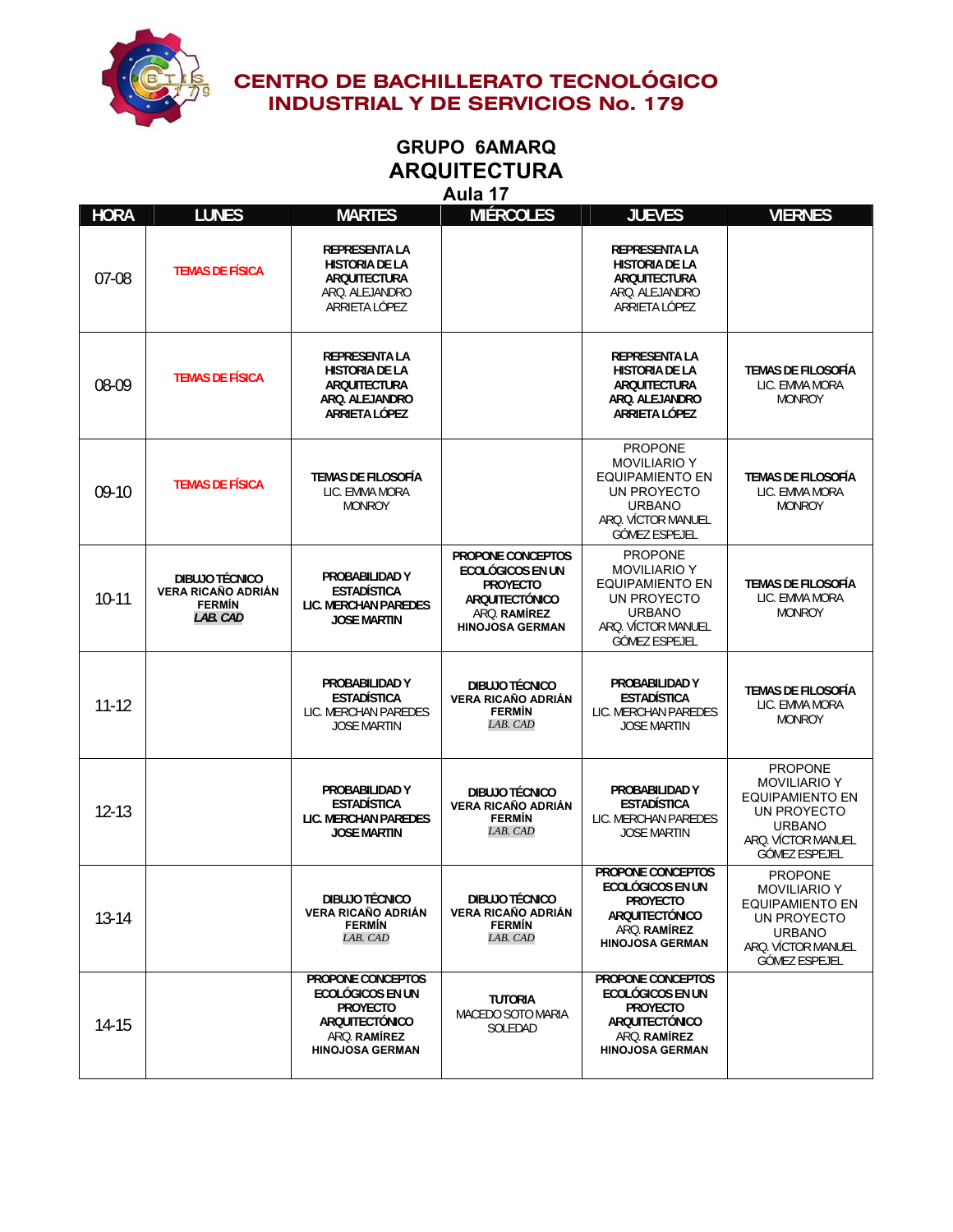

# **GRUPO 6AVARQ ARQUITECTURA**

**Aula 17** 

**HORA LUNES MARTES MIÉRCOLES JUEVES VIERNES** 12-13 **REPRESENTA LA HISTORIA DE LA ARQUITECTURA**  ARQ. ALEJANDRO ARRIETA LÓPEZ PROPONE MOVILIARIO Y EQUIPAMIENTO EN UN PROYECTO URBANO ARQ. VÍCTOR MANUEL GÓMEZ ESPEJEL **DIBUJO TÉCNICO VERA RICAÑO ADRIÁN FERMÍN**  *LAB. CAD* **REPRESENTA LA HISTORIA DE LA ARQUITECTURA**  ARQ. ALEJANDRO ARRIETA LÓPEZ 13-14 **DIBUJO TÉCNICO VERA RICAÑO ADRIÁN FERMÍN**  *LAB. CAD* **REPRESENTA LA HISTORIA DE LA ARQUITECTURA**  ARQ. ALEJANDRO ARRIETA LÓPEZ PROPONE MOVILIARIO Y EQUIPAMIENTO EN UN PROYECTO URBANO ARQ. VÍCTOR MANUEL GÓMEZ ESPEJEL **DIBUJO TÉCNICO VERA RICAÑO ADRIÁN FERMÍN**  *LAB. CAD* **REPRESENTA LA HISTORIA DE LA ARQUITECTURA**  ARQ. ALEJANDRO ARRIETA LÓPEZ 14-15 **DIBUJO TÉCNICO VERA RICAÑO ADRIÁN FERMÍN**  *LAB. CAD* **TEMAS DE FILOSOFÍA**  LIC. EMMA MORA MONROY **TEMAS DE FILOSOFÍA**  LIC. EMMA MORA MONROY **DIBUJO TÉCNICO VERA RICAÑO ADRIÁN FERMÍN**  *LAB. CAD* PROPONE MOVILIARIO Y EQUIPAMIENTO EN UN PROYECTO URBANO ARQ. VÍCTOR MANUEL GÓMEZ ESPEJEL 15-16 **TEMAS DE FILOSOFÍA**  LIC. EMMA MORA MONROY **PROPONE CONCEPTOS ECOLÓGICOS EN UN PROYECTO ARQUITECTÓNICO**  ARQ. **RAMÍREZ HINOJOSA GERMAN TEMAS DE FILOSOFÍA**  LIC. EMMA MORA MONROY **PROPONE CONCEPTOS ECOLÓGICOS EN UN PROYECTO ARQUITECTÓNICO**  ARQ. **RAMÍREZ HINOJOSA GERMAN**  PROPONE MOVILIARIO Y EQUIPAMIENTO EN UN PROYECTO URBANO ARQ. VÍCTOR MANUEL GÓMEZ ESPEJEL 16-17 **PROPONE CONCEPTOS ECOLÓGICOS EN UN PROYECTO ARQUITECTÓNICO**  ARQ. **RAMÍREZ HINOJOSA GERMAN TEMAS DE FILOSOFÍA**  LIC. EMMA MORA MONROY **PROPONE CONCEPTOS ECOLÓGICOS EN UN PROYECTO ARQUITECTÓNICO**  ARQ. **RAMÍREZ HINOJOSA GERMAN**  TUTORIA ARQ. VÍCTOR MANUEL GÓMEZ ESPEJEL 17-18 **PROBABILIDAD Y ESTADÍSTICA**  ING. FEDERICO ARMENTA MEJÍA **PROBABILIDAD Y ESTADÍSTICA**  ING. FEDERICO ARMENTA MEJÍA **TEMAS DE FÍSICA**  TÉC. EDUARDO MARMOLEJO BURGOS **PROBABILIDAD Y ESTADÍSTICA**  ING. FEDERICO ARMENTA MEJÍA 18-19 **TEMAS DE FÍSICA**  TÉC. EDUARDO MARMOLEJO BURGOS **PROBABILIDAD Y ESTADÍSTICA**  ING. FEDERICO ARMENTA MEJÍA **TEMAS DE FÍSICA**  TÉC. EDUARDO MARMOLEJO BURGOS **PROBABILIDAD Y ESTADÍSTICA**  ING. FEDERICO ARMENTA MEJÍA 19-20 **TEMAS DE FÍSICA**  TÉC. EDUARDO MARMOLEJO BURGOS **TEMAS DE FÍSICA**  TÉC. EDUARDO MARMOLEJO BURGOS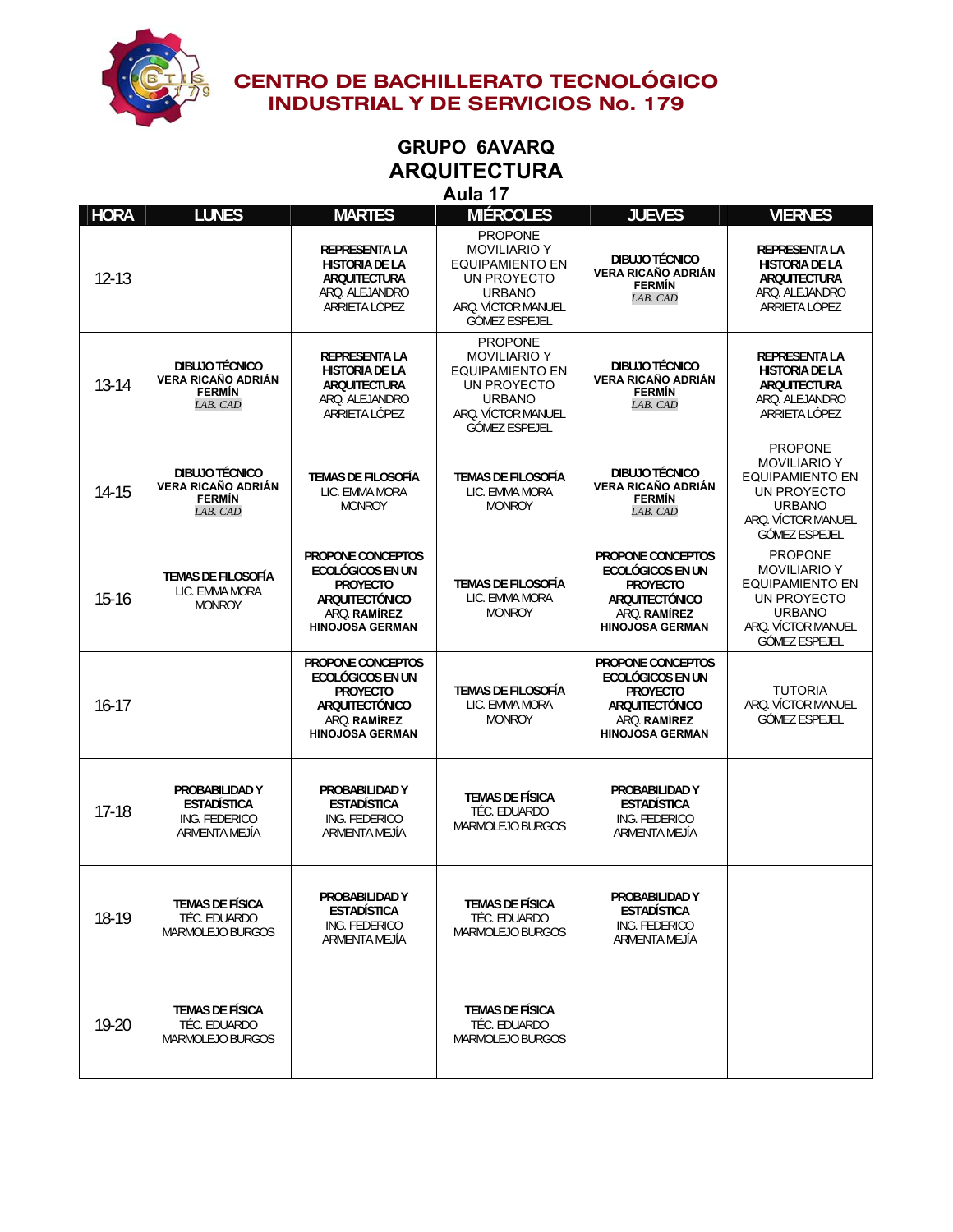

# **GRUPO 6AMPRO PROGRAMACIÓN**

**Aula 11** 

| <b>HORA</b> | <b>LUNES</b>                                                                       | <b>MARTES</b>                                                                                           | <b>MIÉRCOLES</b>                                                                                                   | <b>JUEVES</b>                                                                                                                      | <b>VIERNES</b>                                                                                                     |
|-------------|------------------------------------------------------------------------------------|---------------------------------------------------------------------------------------------------------|--------------------------------------------------------------------------------------------------------------------|------------------------------------------------------------------------------------------------------------------------------------|--------------------------------------------------------------------------------------------------------------------|
| $07-08$     |                                                                                    | <b>DESARROLLA</b><br><b>APLICACIONES MOVILES</b><br>PARA ANDROID<br>LIC. NAYRA GARCÍA<br><b>RAMIREZ</b> |                                                                                                                    | <b>INTRODUCCIÓN A LA</b><br><b>ECONOMÍA</b><br>LIC. NAJERA ELIZALDE<br><b>JORGE LUIS</b>                                           | <b>DIBUJO TÉCNICO</b><br><b>T.DIBUJO</b>                                                                           |
|             |                                                                                    | T.PROG.1                                                                                                |                                                                                                                    |                                                                                                                                    |                                                                                                                    |
| 08-09       | <b>TEMAS DE FILOSOFÍA</b><br>LIC. EMMA MORA<br><b>MONROY</b>                       | DESARROLLA<br><b>APLICACIONES MOVILES</b><br>PARA ANDROID<br>LIC. NAYRA GARCÍA<br><b>RAMIREZ</b>        | <b>INTRODUCCIÓN A LA</b><br><b>ECONOMÍA</b><br>LIC. NAJERA ELIZALDE<br><b>JORGE LUIS</b>                           | <b>INTRODUCCIÓN A LA</b><br><b>ECONOMÍA</b><br>LIC. NAJERA ELIZALDE<br><b>JORGE LUIS</b>                                           | <b>DIBUJO TÉCNICO</b><br><b>T.DIBUJO</b>                                                                           |
|             |                                                                                    | T.PROG.1                                                                                                |                                                                                                                    |                                                                                                                                    |                                                                                                                    |
| $09-10$     | <b>TEMAS DE FILOSOFÍA</b><br>LIC. EMMA MORA<br><b>MONROY</b>                       | <b>DESARROLLA</b><br><b>APLICACIONES MOVILES</b><br>PARA ANDROID<br>LIC. NAYRA GARCÍA<br><b>RAMIREZ</b> | INTRODUCCIÓN A LA<br><b>ECONOMÍA</b><br>LIC. NAJERA ELIZALDE<br><b>JORGE LUIS</b>                                  | <b>TEMAS DE FILOSOFÍA</b><br>LIC. EMMA MORA<br><b>MONROY</b>                                                                       | <b>DIBUJO TÉCNICO</b><br><b>T.DIBUJO</b>                                                                           |
|             |                                                                                    | T.PROG.1                                                                                                |                                                                                                                    |                                                                                                                                    |                                                                                                                    |
| $10 - 11$   | TEMAS DE FILOSOFÍA<br>LIC. EMMA MORA<br><b>MONROY</b>                              | DESARROLLA<br><b>APLICACIONES MOVILES</b><br><b>PARA ANDROID</b><br>LIC. NAYRA GARCÍA<br><b>RAMIREZ</b> | <b>INTRODUCCIÓN A LA</b><br><b>ECONOMÍA</b><br>LIC. NAJERA ELIZALDE<br><b>JORGE LUIS</b>                           | <b>TEMAS DE FILOSOFÍA</b><br>LIC. EMMA MORA<br><b>MONROY</b>                                                                       | TEMAS DE FILOSOFÍA<br>LIC. EMMA MORA<br><b>MONROY</b>                                                              |
|             |                                                                                    | T.PROG.1                                                                                                |                                                                                                                    |                                                                                                                                    |                                                                                                                    |
| $11 - 12$   | <b>TUTORIA</b>                                                                     | <b>TEMAS DE FÍSICA</b>                                                                                  | <b>DESARROLLA</b><br><b>APLICACIONES MOVILES</b><br>PARA IOS<br>ING. FLOR HERNÁNDEZ<br>PADILLA<br><b>T. PROG.2</b> | <b>DESARROLLA</b><br><b>APLICACIONES MOVILES</b><br><b>PARA ANDROID</b><br>LIC. NAYRA GARCÍA<br><b>RAMIREZ</b><br><b>T.PROG.11</b> | <b>DESARROLLA</b><br><b>APLICACIONES MOVILES</b><br>PARA IOS<br>ING. FLOR HERNÁNDEZ<br>PADILLA<br><b>T. PROG.2</b> |
| $12 - 13$   | PROBABILIDAD Y<br><b>ESTADÍSTICA</b><br>LIC. MERCHAN PAREDES<br><b>JOSE MARTIN</b> | <b>TEMAS DE FÍSICA</b>                                                                                  | DESARROLLA<br><b>APLICACIONES MOVILES</b><br>PARA IOS<br>ING. FLOR HERNÁNDEZ<br>PADILLA<br><b>T. PROG.2</b>        | <b>DESARROLLA</b><br><b>APLICACIONES MOVILES</b><br><b>PARA ANDROID</b><br>LIC. NAYRA GARCÍA<br><b>RAMIREZ</b><br>T.PROG.1         | <b>DESARROLLA</b><br><b>APLICACIONES MOVILES</b><br><b>PARA IOS</b><br>ING. FLOR HERNÁNDEZ<br>PADILLA<br>T. PROG.2 |
| $13 - 14$   | <b>DIBUJO TÉCNICO</b><br><b>T.DIBUJO</b>                                           | PROBABILIDAD Y<br><b>ESTADÍSTICA</b><br>LIC. MERCHAN PAREDES<br><b>JOSE MARTIN</b>                      | DESARROLLA<br><b>APLICACIONES MOVILES</b><br>PARA IOS<br>ING. FLOR HERNÁNDEZ<br>PADILLA<br>T. PROG.2               | PROBABILIDAD Y<br><b>ESTADÍSTICA</b><br>LIC. MERCHAN PAREDES<br><b>JOSE MARTIN</b>                                                 | <b>TEMAS DE FÍSICA</b>                                                                                             |
| 14-15       | <b>DIBUJO TÉCNICO</b><br><b>T.DIBUJO</b>                                           | PROBABILIDAD Y<br><b>ESTADÍSTICA</b><br>LIC. MERCHAN PAREDES<br><b>JOSE MARTIN</b>                      | <b>DESARROLLA</b><br><b>APLICACIONES MOVILES</b><br>PARA IOS<br>ING. FLOR HERNÁNDEZ<br>PADILLA<br><b>T. PROG.2</b> | PROBABILIDAD Y<br><b>ESTADÍSTICA</b><br>LIC. MERCHAN PAREDES<br><b>JOSE MARTIN</b>                                                 |                                                                                                                    |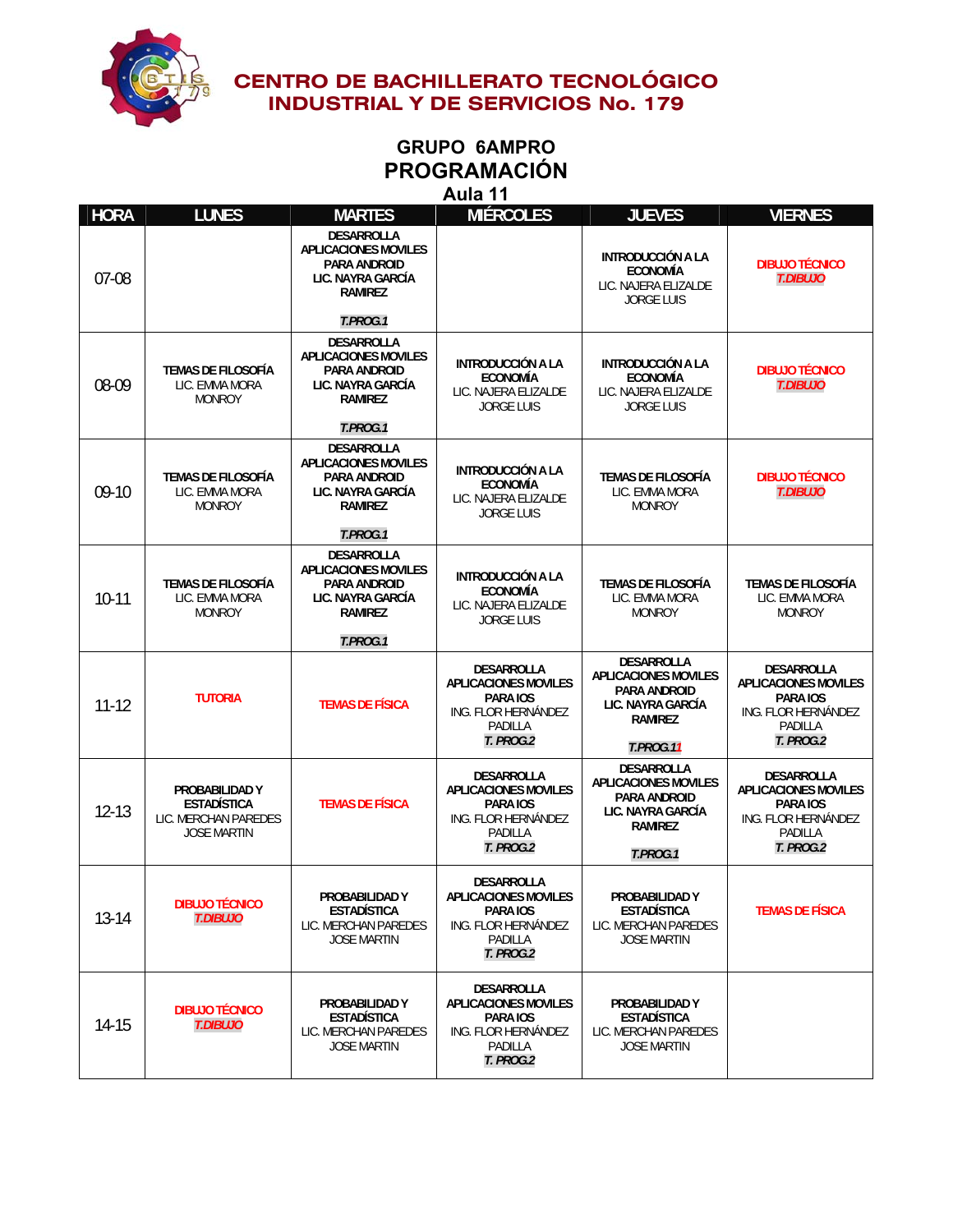

# **GRUPO 6AVPRO PROGRAMACIÓN**

**Aula 11** 

| <b>HORA</b> | <b>LUNES</b>                                                                                                               | <b>MARTES</b>                                                                                                            | лики<br>.<br><b>MIÉRCOLES</b>                                                  | <b>JUEVES</b>                                                                                                     | <b>VIERNES</b>                                                                                                             |
|-------------|----------------------------------------------------------------------------------------------------------------------------|--------------------------------------------------------------------------------------------------------------------------|--------------------------------------------------------------------------------|-------------------------------------------------------------------------------------------------------------------|----------------------------------------------------------------------------------------------------------------------------|
| $11 - 12$   |                                                                                                                            | <b>DESARROLLA</b><br><b>APLICACIONES MOVILES</b><br>PARA IOS<br><b>ING. FLOR HERNANDEZ</b><br><b>PADILLA</b><br>T.PROG.1 |                                                                                | DESARROLLA<br><b>APLICACIONES MOVILES</b><br>PARA IOS<br><b>ING. FLOR HERNANDEZ</b><br><b>PADILLA</b><br>T.PROG.1 |                                                                                                                            |
| $12 - 13$   | DESARROLLA<br><b>APLICACIONES MOVILES</b><br>PARA ANDROID<br>LIC. NAYRA GARCÍA<br><b>RAMIREZ</b><br>T.PROG.1               | DESARROLLA<br><b>APLICACIONES MOVILES</b><br>PARA IOS<br>ING. FLOR HERNANDEZ<br><b>PADILLA</b><br>T.PROG.1               | DIBUJO TÉCNICO<br>LIC. JORGE LUIS NERI<br><b>TREJO</b><br>T. DIBUJO            | DESARROLLA<br><b>APLICACIONES MOVILES</b><br>PARA IOS<br>ING. FLOR HERNANDEZ<br><b>PADILLA</b><br>T.PROG.1        |                                                                                                                            |
| 13-14       | <b>DESARROLLA</b><br><b>APLICACIONES MOVILES</b><br>PARA ANDROID<br>LIC. NAYRA GARCÍA<br><b>RAMIREZ</b><br>T.PROG.1        | <b>TEMAS DE FILOSOFÍA</b><br><b>CRUZ CONTRERAS</b><br><b>VÍCTOR HUGO</b>                                                 | DIBUJO TÉCNICO<br>LIC. JORGE LUIS NERI<br><b>TREJO</b><br>T. DIBUJO            | DESARROLLA<br><b>APLICACIONES MOVILES</b><br>PARA IOS<br>ING. FLOR HERNANDEZ<br><b>PADILLA</b><br>T.PROG.1        | DESARROLLA<br><b>APLICACIONES MOVILES</b><br>PARA ANDROID<br>LIC. NAYRA GARCÍA<br><b>RAMIREZ</b><br>T.PROG.1               |
| 14-15       | <b>DESARROLLA</b><br><b>APLICACIONES MOVILES</b><br><b>PARA ANDROID</b><br>LIC. NAYRA GARCÍA<br><b>RAMIREZ</b><br>T.PROG.1 | <b>TEMAS DE FILOSOFÍA</b><br><b>CRUZ CONTRERAS</b><br>VÍCTOR HUGO                                                        | DIBUJO TÉCNICO<br>LIC. JORGE LUIS NERI<br><b>TREJO</b><br>T. DIBUJO            | <b>TEMAS DE FÍSICA</b><br>TÉC. EDUARDO<br>MARMOLEJO BURGOS                                                        | <b>DESARROLLA</b><br><b>APLICACIONES MOVILES</b><br><b>PARA ANDROID</b><br>LIC. NAYRA GARCÍA<br><b>RAMIREZ</b><br>T.PROG.1 |
| $15-16$     | <b>APLICACIONES MOVILES</b><br><b>PARA ANDROID</b><br>LIC. NAYRA GARCÍA<br><b>RAMIREZ</b><br>T.PROG.1                      | <b>TEMAS DE FILOSOFÍA</b><br><b>CRUZ CONTRERAS</b><br>VÍCTOR HUGO                                                        | <b>TUTORIA</b><br>LIC. NERI TREJO JORGE<br>LUIS                                | <b>TEMAS DE FÍSICA</b><br>TÉC. EDUARDO<br>MARMOLEJO BURGOS                                                        | <b>INTRODUCCIÓN A LA</b><br><b>ECONOMIA</b><br>LIC. IBARRA HERNANDEZ<br><b>LUIS EDUARDO</b>                                |
| $16-17$     | <b>TEMAS DE FÍSICA</b><br>TÉC. EDUARDO<br>MARMOLEJO BURGOS                                                                 | <b>TEMAS DE FILOSOFÍA</b><br><b>CRUZ CONTRERAS</b><br><b>VÍCTOR HUGO</b>                                                 | <b>TEMAS DE FILOSOFÍA</b><br>CRUZ CONTRERAS<br><b>VÍCTOR HUGO</b>              | <b>TEMAS DE FÍSICA</b><br>TÉC. EDUARDO<br>MARMOLEJO BURGOS                                                        | <b>INTRODUCCIÓN A LA</b><br><b>ECONOMIA</b><br>LIC. IBARRA HERNANDEZ<br><b>LUIS EDUARDO</b>                                |
| $17-18$     | <b>TEMAS DE FÍSICA</b><br>TÉC. EDUARDO<br>MARMOLEJO BURGOS                                                                 | PROBABILIDAD Y<br><b>ESTADÍSTICA</b><br>ING. AARÓN JIMÉNEZ<br>HERNÁNDEZ                                                  | PROBABILIDAD Y<br><b>ESTADÍSTICA</b><br>ING. AARÓN JIMÉNEZ<br>HERNÁNDEZ        | <b>INTRODUCCIÓN A LA</b><br><b>ECONOMIA</b><br>LIC. IBARRA HERNANDEZ<br>LUIS EDUARDO                              | <b>INTRODUCCIÓN A LA</b><br><b>ECONOMIA</b><br>LIC. IBARRA HERNANDEZ<br><b>LUIS EDUARDO</b>                                |
| 18-19       | DESARROLLA<br><b>APLICACIONES MOVILES</b><br>PARA IOS<br><b>ING. FLOR HERNANDEZ</b><br>PADILLA<br>T.PROG.1                 | PROBABILIDAD Y<br><b>ESTADÍSTICA</b><br>ING. AARÓN JIMÉNEZ<br>HERNÁNDEZ                                                  | PROBABILIDAD Y<br><b>ESTADÍSTICA</b><br>ING. AARÓN JIMÉNEZ<br><b>HERNÁNDEZ</b> | <b>DIBUJO TÉCNICO</b><br>LIC. JORGE LUIS NERI<br><b>TREJO</b><br>T. DIBUJO                                        | INTRODUCCIÓN A LA<br><b>ECONOMIA</b><br>LIC. IBARRA HERNANDEZ<br>LUIS EDUARDO                                              |
| 19-20       |                                                                                                                            | PROBABILIDAD Y<br><b>ESTADÍSTICA</b><br>ING. AARÓN JIMÉNEZ<br>HERNÁNDEZ                                                  |                                                                                | <b>DIBUJO TÉCNICO</b><br>LIC. JORGE LUIS NERI<br><b>TREJO</b><br>T. DIBUJO                                        |                                                                                                                            |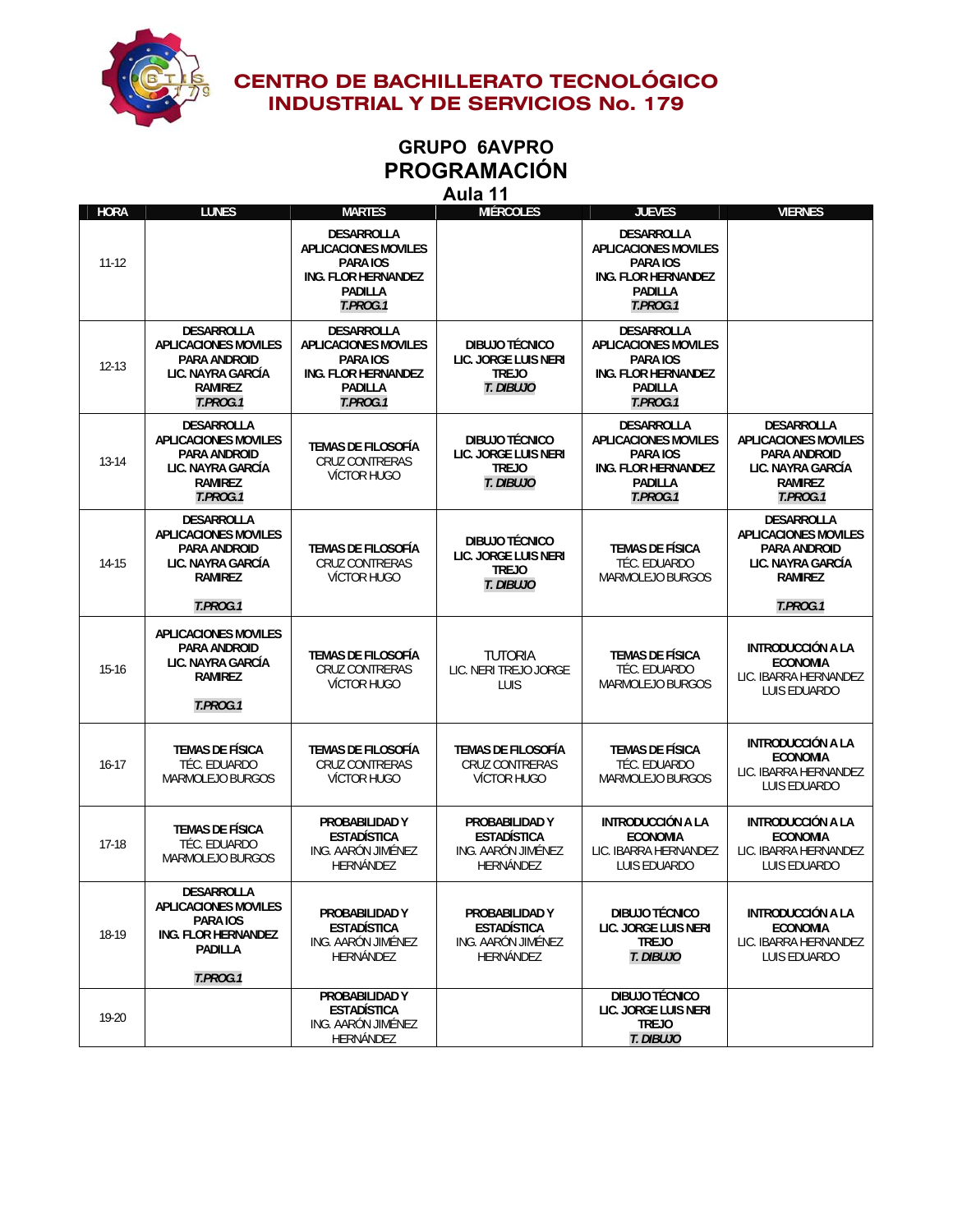

### **GRUPO 6AMELE ELECTRICIDAD Aula 14**

| <b>HORA</b> | <b>LUNES</b>                                                                   | <b>MARTES</b>                                                                                                                                                   | <b>MIÉRCOLES</b>                                                                                                                                                       | <b>JUEVES</b>                                                                                                                          | <b>VIERNES</b>                                               |
|-------------|--------------------------------------------------------------------------------|-----------------------------------------------------------------------------------------------------------------------------------------------------------------|------------------------------------------------------------------------------------------------------------------------------------------------------------------------|----------------------------------------------------------------------------------------------------------------------------------------|--------------------------------------------------------------|
| 07-08       | PROBABILIDAD Y<br><b>ESTADÍSTICA</b><br>ING. AARÓN JIMÉNEZ<br>HERNÁNDEZ        | <b>DIBUJO TÉCNICO</b><br><b>T.DIBUJO</b>                                                                                                                        | PROBABILIDAD Y<br><b>ESTADÍSTICA</b><br>ING. AARÓN JIMÉNEZ<br>HERNÁNDEZ                                                                                                |                                                                                                                                        |                                                              |
| 08-09       | PROBABILIDAD Y<br><b>ESTADÍSTICA</b><br>ING. AARÓN JIMÉNEZ<br><b>HERNÁNDEZ</b> | <b>DIBUJO TÉCNICO</b><br><b>T.DIBUJO</b>                                                                                                                        | PROBABILIDAD Y<br><b>ESTADÍSTICA</b><br>ING. AARÓN JIMÉNEZ<br><b>HERNÁNDEZ</b>                                                                                         | <b>DIBUJO TÉCNICO</b><br><b>T.DIBUJO</b>                                                                                               |                                                              |
| $09-10$     | PROBABILIDAD Y<br><b>ESTADÍSTICA</b><br>ING. AARÓN JIMÉNEZ<br>HERNÁNDEZ        | <b>REALIZA MTTO. EN EL</b><br><b>SISTEMA DE</b><br><b>DISTRIBUCIÓN DE</b><br><b>ENERGÍA ELÉCTRICA</b><br>ING. CUEVAS NERI<br><b>GREGORIO</b><br>T. ELECTRICIDAD | <b>TEMAS DE FILOSOFÍA</b><br>LIC. EMMA MORA MONROY                                                                                                                     | <b>DIBUJO TÉCNICO</b><br><b>T.DIBUJO</b>                                                                                               | <b>TEMAS DE FÍSICA</b>                                       |
| $10-11$     | <b>DIBUJO TÉCNICO</b><br><b>T.DIBUJO</b>                                       | <b>REALIZA</b><br><b>MANTENIMIENTO EN</b><br><b>SUBESTACIONES</b><br><b>ELÉCTRICAS</b><br>ING. LEON SANTOS<br><b>VALENTIN T.</b><br><b>ELECTRICIDAD</b>         | <b>REALIZA MTTO. EN EL</b><br><b>SISTEMA DE</b><br><b>DISTRIBUCIÓN DE</b><br><b>ENERGÍA ELÉCTRICA</b><br>ING. CUEVAS NERI<br><b>GREGORIO</b><br><b>T. ELECTRICIDAD</b> | REALIZA MANTENIMIENTO<br><b>EN SUBESTACIONES</b><br><b>ELÉCTRICAS</b><br><b>ING. LEON SANTOS</b><br>VALENTIN T.<br><b>ELECTRICIDAD</b> | <b>TEMAS DE FÍSICA</b>                                       |
| $11 - 12$   | <b>TEMAS DE FILOSOFÍA</b><br>LIC. EMMA MORA<br><b>MONROY</b>                   | <b>REALIZA</b><br><b>MANTENIMIENTO EN</b><br><b>SUBESTACIONES</b><br><b>ELÉCTRICAS</b><br>ING. LEON SANTOS<br>VALENTIN T.<br>ELECTRICIDAD                       | <b>REALIZA MTTO. EN EL</b><br><b>SISTEMA DE</b><br><b>DISTRIBUCIÓN DE</b><br>ENERGÍA ELÉCTRICA<br>ING. CUEVAS NERI<br><b>GREGORIO</b><br><b>T. ELECTRICIDAD</b>        | REALIZA MANTENIMIENTO<br><b>EN SUBESTACIONES</b><br><b>ELÉCTRICAS</b><br>ING. LEON SANTOS<br><b>VALENTIN T.</b><br><b>ELECTRICIDAD</b> | <b>TEMAS DE FÍSICA</b>                                       |
| $12 - 13$   | <b>TEMAS DE FÍSICA</b>                                                         | <b>TUTORÍA</b><br>CAMARGO APARICIO<br><b>BETTY</b>                                                                                                              | <b>REALIZA MTTO. EN EL</b><br><b>SISTEMA DE</b><br><b>DISTRIBUCIÓN DE</b><br><b>ENERGÍA ELÉCTRICA</b><br>ING. CUEVAS NERI<br><b>GREGORIO</b><br><b>T. ELECTRICIDAD</b> | <b>REALIZA MANTENIMIENTO</b><br><b>EN SUBESTACIONES</b><br><b>ELÉCTRICAS</b><br>ING. LEON SANTOS<br>VALENTIN T.<br><b>ELECTRICIDAD</b> | <b>TEMAS DE FILOSOFÍA</b><br>LIC. EMMA MORA<br><b>MONROY</b> |
| $13 - 14$   | <b>TEMAS DE FÍSICA</b>                                                         |                                                                                                                                                                 | <b>REALIZA MANTENIMIENTO</b><br><b>EN SUBESTACIONES</b><br><b>ELÉCTRICAS</b><br>ING. LEON SANTOS<br>VALENTIN T.<br><b>ELECTRICIDAD</b>                                 | REALIZA MANTENIMIENTO<br><b>EN SUBESTACIONES</b><br><b>ELÉCTRICAS</b><br>ING. LEON SANTOS<br>VALENTIN T.<br><b>ELECTRICIDAD</b>        | <b>TEMAS DE FILOSOFÍA</b><br>LIC. EMMA MORA<br><b>MONROY</b> |
| 14-15       |                                                                                |                                                                                                                                                                 | <b>REALIZA MANTENIMIENTO</b><br><b>EN SUBESTACIONES</b><br><b>ELÉCTRICAS</b><br>ING. LEON SANTOS<br><b>VALENTIN T.</b><br><b>ELECTRICIDAD</b>                          |                                                                                                                                        | TEMAS DE FILOSOFÍA<br>LIC. EMMA MORA<br><b>MONROY</b>        |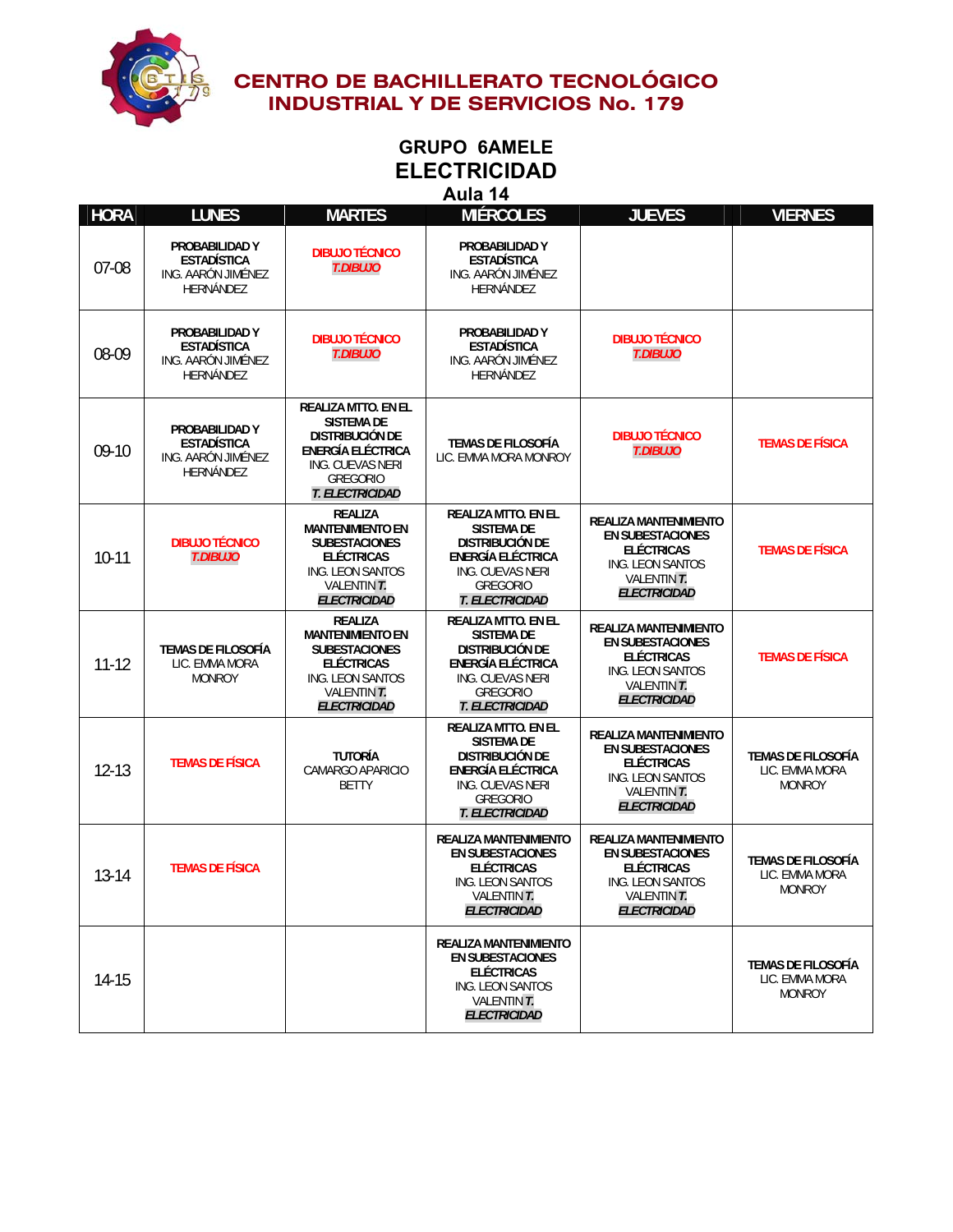

#### **GRUPO 6AMARH ADMINISTRACIÓN DE RECURSOS HUMANOS Aula 6**

|             |                                                                                                                                                               |                                                                                                                                                                                  | Auid o                                                                                                                                                             |                                                                                       |                                                                                                                                                                    |
|-------------|---------------------------------------------------------------------------------------------------------------------------------------------------------------|----------------------------------------------------------------------------------------------------------------------------------------------------------------------------------|--------------------------------------------------------------------------------------------------------------------------------------------------------------------|---------------------------------------------------------------------------------------|--------------------------------------------------------------------------------------------------------------------------------------------------------------------|
| <b>HORA</b> | <b>LUNES</b>                                                                                                                                                  | <b>MARTES</b>                                                                                                                                                                    | <b>MIÉRCOLES</b>                                                                                                                                                   | <b>JUEVES</b>                                                                         | <b>VIERNES</b>                                                                                                                                                     |
| 07-08       |                                                                                                                                                               | DETERMINA LA NÓMINA<br><b>DEL PERSONAL DE LA</b><br>ORGANIZACIÓN<br><b>TOMANDO EN CUENTA</b><br><b>LA NORMATIVIDAD</b><br>LABORAL<br>LIC. CESAR REYES<br><b>HERNÁNDEZ</b>        | DETERMINA LA NÓMINA<br>DEL PERSONAL DE LA<br>ORGANIZACIÓN<br><b>TOMANDO EN CUENTA</b><br>LA NORMATIVIDAD<br><b>LABORAL</b><br>LIC. CESAR REYES<br><b>HERNÁNDEZ</b> |                                                                                       | DETERMINA LA NÓMINA<br><b>DEL PERSONAL DE LA</b><br>ORGANIZACIÓN<br><b>TOMANDO EN CUENTA</b><br>LA NORMATIVIDAD<br>LABORAL<br>LIC. CESAR REYES<br><b>HERNÁNDEZ</b> |
| 08-09       | <b>DETERMINA</b><br><b>REMUNERACIONES DEL</b><br><b>PERSONAL EN</b><br><b>SITUACIONES</b><br><b>EXTRAORDINARIAS.</b><br>LIC. CAMARGO APARICIO<br><b>BETTY</b> | DETERMINA LA NÓMINA<br>DEL PERSONAL DE LA<br>ORGANIZACIÓN<br><b>TOMANDO EN CUENTA</b><br><b>LA NORMATIVIDAD</b><br><b>LABORAL</b><br><b>LIC. CESAR REYES</b><br><b>HERNÁNDEZ</b> | <b>DETERMINA</b><br><b>REMUNERACIONES DEL</b><br><b>PERSONAL EN</b><br><b>SITUACIONES</b><br><b>EXTRAORDINARIAS.</b><br>LIC. CAMARGO APARICIO<br><b>BETTY</b>      |                                                                                       | DETERMINA LA NÓMINA<br>DEL PERSONAL DE LA<br>ORGANIZACIÓN<br><b>TOMANDO EN CUENTA</b><br>LA NORMATIVIDAD<br>LABORAL<br><b>LIC. CESAR REYES</b><br>HERNÁNDEZ        |
| $09-10$     | <b>DETERMINA</b><br><b>REMUNERACIONES DEL</b><br>PERSONAL EN<br><b>SITUACIONES</b><br>EXTRAORDINARIAS.<br>LIC. CAMARGO APARICIO<br><b>BETTY</b>               | DETERMINA LA NÓMINA<br>DEL PERSONAL DE LA<br>ORGANIZACIÓN<br><b>TOMANDO EN CUENTA</b><br><b>LA NORMATIVIDAD</b><br><b>LABORAL</b><br>LIC. CESAR REYES<br><b>HERNÁNDEZ</b>        | <b>DETERMINA</b><br><b>REMUNERACIONES DEL</b><br><b>PERSONAL EN</b><br><b>SITUACIONES</b><br>EXTRAORDINARIAS.<br>LIC. CAMARGO APARICIO<br><b>BETTY</b>             | PROBABILIDAD Y<br><b>ESTADÍSTICA</b><br>LIC. MERCHAN PAREDES<br><b>JOSE MARTIN</b>    | PROBABILIDAD Y<br><b>ESTADÍSTICA</b><br>LIC. MERCHAN PAREDES<br><b>JOSE MARTIN</b>                                                                                 |
| $10-11$     | <b>INTRODUCCIÓN AL</b><br><b>DERECHO</b><br>LIC. CRUZ CONTRERAS<br>VÍCTOR HUGO                                                                                | DETERMINA LA NÓMINA<br><b>DEL PERSONAL DE LA</b><br>ORGANIZACIÓN<br><b>TOMANDO EN CUENTA</b><br><b>LA NORMATIVIDAD</b><br>LABORAL<br>LIC. CESAR REYES<br>HERNÁNDEZ               | <b>TUTORIA</b><br>LIC. ELMA ANGELES<br><b>HERNANDEZ</b>                                                                                                            | PROBABILIDAD Y<br><b>ESTADÍSTICA</b><br>LIC. MERCHAN PAREDES<br><b>JOSE MARTIN</b>    | PROBABILIDAD Y<br><b>ESTADÍSTICA</b><br>LIC. MERCHAN PAREDES<br><b>JOSE MARTIN</b>                                                                                 |
| $11 - 12$   | <b>TEMAS DE FILOSOFÍA</b><br><b>LIC. PATRICIA MUNIVE</b><br><b>CORTEZ</b>                                                                                     | DETERMINA LA NÓMINA<br>DEL PERSONAL DE LA<br>ORGANIZACIÓN<br><b>TOMANDO EN CUENTA</b><br><b>LA NORMATIVIDAD</b><br><b>LABORAL</b><br>LIC. CESAR REYES<br>HERNÁNDEZ               | <b>TEMAS DE FILOSOFÍA</b><br><b>LIC. PATRICIA MUNIVE</b><br><b>CORTEZ</b>                                                                                          | <b>INTRODUCCIÓN AL</b><br><b>DERECHO</b><br>LIC. CRUZ CONTRERAS<br><b>VÍCTOR HUGO</b> | PROBABILIDAD Y<br><b>ESTADÍSTICA</b><br>LIC. MERCHAN PAREDES<br><b>JOSE MARTIN</b>                                                                                 |
| $12 - 13$   | <b>TEMAS DE FILOSOFÍA</b><br>LIC. PATRICIA MUNIVE<br><b>CORTEZ</b>                                                                                            |                                                                                                                                                                                  | <b>TEMAS DE FILOSOFÍA</b><br>LIC. PATRICIA MUNIVE<br><b>CORTEZ</b>                                                                                                 | <b>INTRODUCCIÓN AL</b><br><b>DERECHO</b><br>LIC. CRUZ CONTRERAS<br>VÍCTOR HUGO        | <b>INTRODUCCIÓN AL</b><br><b>DERECHO</b><br>LIC. CRUZ CONTRERAS<br>VÍCTOR HUGO                                                                                     |
| $13 - 14$   | <b>TEMAS DE FILOSOFÍA</b><br>LIC. PATRICIA MUNIVE<br><b>CORTEZ</b>                                                                                            |                                                                                                                                                                                  |                                                                                                                                                                    |                                                                                       | <b>INTRODUCCIÓN AL</b><br><b>DERECHO</b><br>LIC. CRUZ CONTRERAS<br><b>VÍCTOR HUGO</b>                                                                              |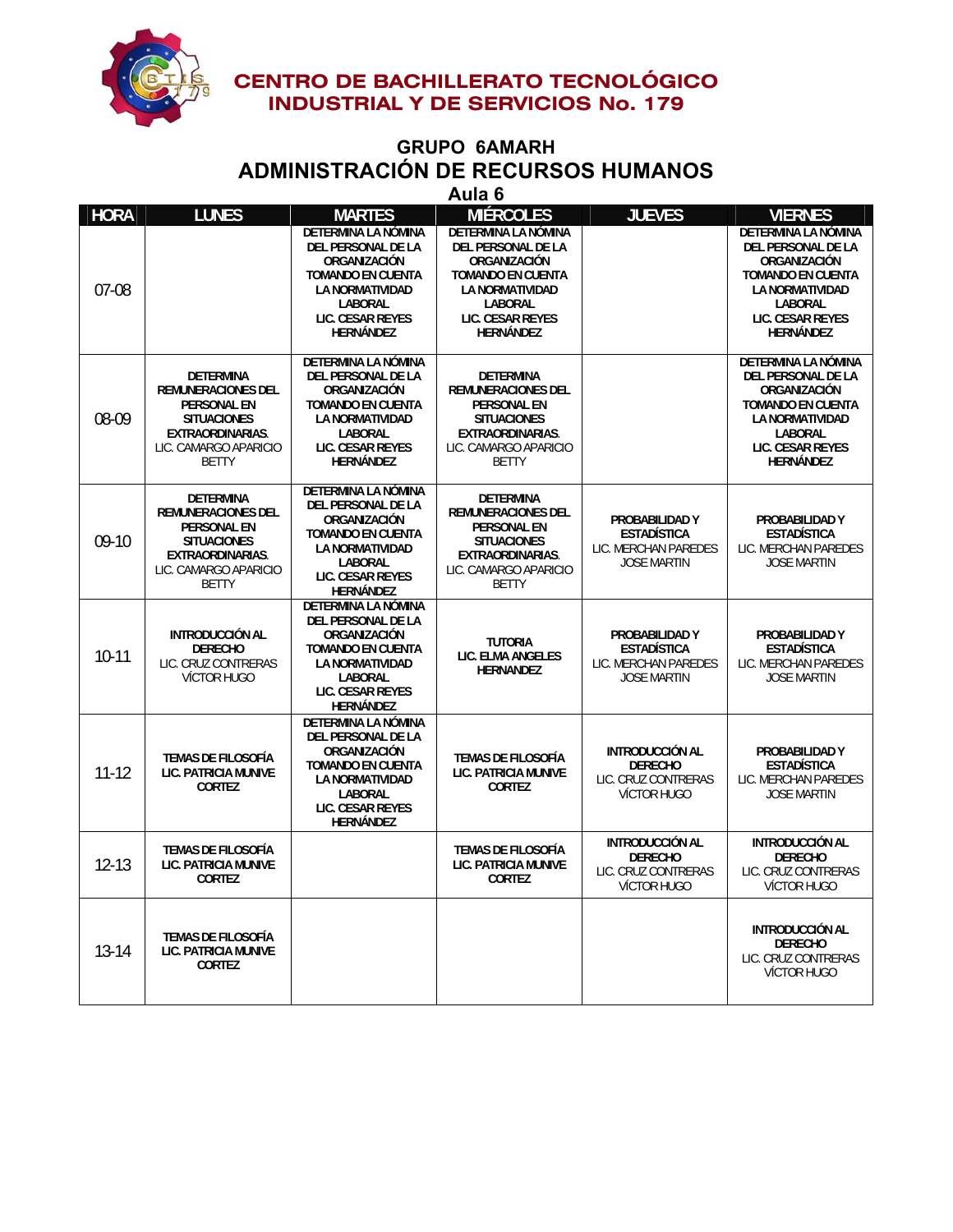

#### **GRUPO 6AVARH ADMINISTRACIÓN DE RECURSOS HUMANOS Aula 6**

|           |                             |                           | Auid o                    |                        |                            |
|-----------|-----------------------------|---------------------------|---------------------------|------------------------|----------------------------|
|           | <b>LUNES</b>                | <b>MARTES</b>             | <b>MIÉRCOLES</b>          | <b>JUEVES</b>          | <b>VIERNES</b>             |
|           |                             |                           | DETERMINA LA NÓMINA       |                        | <b>DETERMINA LA NÓMINA</b> |
|           |                             |                           | DEL PERSONAL DE LA        |                        | DEL PERSONAL DE LA         |
|           |                             |                           | ORGANIZACIÓN              |                        | ORGANIZACIÓN               |
|           |                             |                           | <b>TOMANDO EN CUENTA</b>  |                        | <b>TOMANDO EN CUENTA</b>   |
| $12 - 13$ |                             |                           | <b>LA NORMATIVIDAD</b>    |                        | <b>LA NORMATIVIDAD</b>     |
|           |                             |                           | <b>LABORAL</b>            |                        | <b>LABORAL</b>             |
|           |                             |                           |                           |                        |                            |
|           |                             |                           | <b>LIC. CESAR REYES</b>   |                        | LIC. CESAR REYES           |
|           |                             |                           | <b>HERNÁNDEZ</b>          |                        | <b>HERNÁNDEZ</b>           |
|           |                             |                           | DETERMINA LA NÓMINA       |                        | DETERMINA LA NÓMINA        |
|           |                             |                           | DEL PERSONAL DE LA        |                        | DEL PERSONAL DE LA         |
|           |                             |                           | ORGANIZACIÓN              |                        | ORGANIZACIÓN               |
|           |                             |                           | <b>TOMANDO EN CUENTA</b>  |                        | <b>TOMANDO EN CUENTA</b>   |
| $13 - 14$ |                             |                           | LA NORMATIVIDAD           |                        | <b>LA NORMATIVIDAD</b>     |
|           |                             |                           | <b>LABORAL</b>            |                        | <b>LABORAL</b>             |
|           |                             |                           | LIC. CESAR REYES          |                        | LIC. CESAR REYES           |
|           |                             |                           |                           |                        |                            |
|           |                             |                           | HERNÁNDEZ                 |                        | HERNÁNDEZ                  |
|           | DETERMINA LA NÓMINA         |                           | DETERMINA LA NÓMINA       |                        | DETERMINA LA NÓMINA        |
|           | DEL PERSONAL DE LA          |                           | DEL PERSONAL DE LA        |                        | DEL PERSONAL DE LA         |
|           | ORGANIZACIÓN                |                           | ORGANIZACIÓN              |                        | ORGANIZACIÓN               |
| 14-15     | <b>TOMANDO EN CUENTA</b>    |                           | <b>TOMANDO EN CUENTA</b>  |                        | <b>TOMANDO EN CUENTA</b>   |
|           | <b>LA NORMATIVIDAD</b>      |                           | <b>LA NORMATIVIDAD</b>    |                        | <b>LA NORMATIVIDAD</b>     |
|           | <b>LABORAL</b>              |                           | <b>LABORAL</b>            |                        | <b>LABORAL</b>             |
|           | LIC. CESAR REYES            |                           | LIC. CESAR REYES          |                        | LIC. CESAR REYES           |
|           | <b>HERNÁNDEZ</b>            |                           | <b>HERNÁNDEZ</b>          |                        | <b>HERNÁNDEZ</b>           |
|           |                             | DETERMINA LA NÓMINA       |                           |                        |                            |
|           |                             | DEL PERSONAL DE LA        |                           |                        |                            |
|           |                             |                           |                           | <b>INTRODUCCIÓN AL</b> |                            |
|           | <b>TUTORIA</b>              | ORGANIZACIÓN              | TEMAS DE FILOSOFÍA        |                        | <b>INTRODUCCIÓN AL</b>     |
| $15 - 16$ | <b>GARCÍA OLVERA MONICA</b> | <b>TOMANDO EN CUENTA</b>  | <b>CRUZ CONTRERAS</b>     | <b>DERECHO</b>         | <b>DERECHO</b>             |
|           | ELENA                       | <b>LA NORMATIVIDAD</b>    | <b>VÍCTOR HUGO</b>        | LIC. CRUZ CONTRERAS    | LIC. CRUZ CONTRERAS        |
|           |                             | LABORAL                   |                           | <b>VÍCTOR HUGO</b>     | VÍCTOR HUGO                |
|           |                             | <b>LIC. CESAR REYES</b>   |                           |                        |                            |
|           |                             | HERNÁNDEZ                 |                           |                        |                            |
|           | <b>DETERMINA</b>            | <b>DETERMINA</b>          | <b>DETERMINA</b>          | <b>DETERMINA</b>       |                            |
|           | <b>REMUNERACIONES DEL</b>   | <b>REMUNERACIONES DEL</b> | <b>REMUNERACIONES DEL</b> | REMUNERACIONES DEL     | <b>TEMAS DE FILOSOFÍA</b>  |
|           | <b>PERSONAL EN</b>          | <b>PERSONAL EN</b>        | <b>PERSONAL EN</b>        | <b>PERSONAL EN</b>     | CRUZ CONTRERAS             |
|           |                             |                           | <b>SITUACIONES</b>        |                        |                            |
| $16 - 17$ | <b>SITUACIONES</b>          | <b>SITUACIONES</b>        |                           | <b>SITUACIONES</b>     | VÍCTOR HUGO                |
|           | <b>EXTRAORDINARIAS</b>      | <b>EXTRAORDINARIAS</b>    | <b>EXTRAORDINARIAS</b>    | <b>EXTRAORDINARIAS</b> |                            |
|           | LIC. MENDOZA TORRES         | LIC. MENDOZA TORRES       | LIC. MENDOZA TORRES       | LIC. MENDOZA TORRES    |                            |
|           | <b>SONIA</b>                | <b>SONIA</b>              | <b>SONIA</b>              | <b>SONIA</b>           |                            |
|           |                             |                           |                           |                        |                            |
|           | PROBABILIDAD Y              |                           | <b>INTRODUCCIÓN AL</b>    | PROBABILIDAD Y         |                            |
|           | <b>ESTADÍSTICA</b>          |                           | <b>DERECHO</b>            | <b>ESTADÍSTICA</b>     | <b>TEMAS DE FILOSOFÍA</b>  |
| $17-18$   | ING. AARÓN JIMÉNEZ          |                           | LIC. CRUZ CONTRERAS       | ING. AARÓN JIMÉNEZ     | <b>CRUZ CONTRERAS</b>      |
|           | HERNÁNDEZ                   |                           | VÍCTOR HUGO               | HERNÁNDEZ              | VÍCTOR HUGO                |
|           |                             |                           |                           |                        |                            |
|           |                             |                           |                           |                        |                            |
|           |                             |                           |                           |                        |                            |
|           | PROBABILIDAD Y              |                           | <b>INTRODUCCIÓN AL</b>    | PROBABILIDAD Y         |                            |
| 18-19     |                             |                           |                           | <b>ESTADÍSTICA</b>     | TEMAS DE FILOSOFÍA         |
|           | <b>ESTADÍSTICA</b>          |                           | <b>DERECHO</b>            |                        | CRUZ CONTRERAS             |
|           | ING. AARÓN JIMÉNEZ          |                           | LIC. CRUZ CONTRERAS       | ING. AARÓN JIMÉNEZ     | <b>VÍCTOR HUGO</b>         |
|           | <b>HERNÁNDEZ</b>            |                           | <b>VÍCTOR HUGO</b>        | HERNÁNDEZ              |                            |
|           |                             |                           |                           |                        |                            |
|           |                             |                           |                           |                        |                            |
|           |                             |                           | <b>INTRODUCCIÓN AL</b>    |                        |                            |
|           |                             |                           |                           | PROBABILIDAD Y         | <b>TEMAS DE FILOSOFÍA</b>  |
| 19-20     |                             |                           | <b>DERECHO</b>            | <b>ESTADÍSTICA</b>     | <b>CRUZ CONTRERAS</b>      |
|           |                             |                           | LIC. CRUZ CONTRERAS       | ING. AARÓN JIMÉNEZ     | <b>VÍCTOR HUGO</b>         |
|           |                             |                           | VÍCTOR HUGO               | HERNÁNDEZ              |                            |
|           |                             |                           |                           |                        |                            |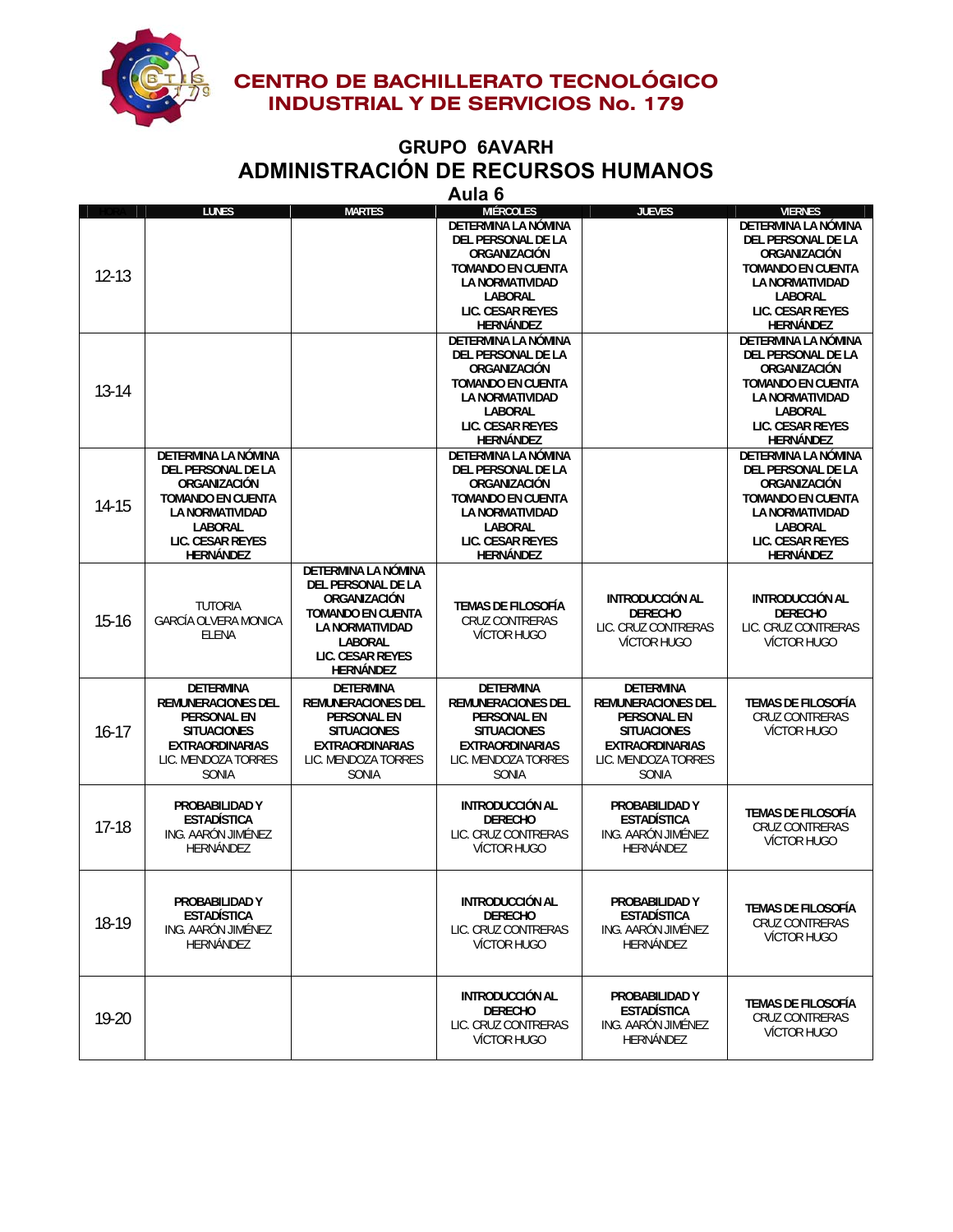

### **GRUPO 6AMLOG LOGÍSTICA Aula 19**

| <b>HORA</b> | <b>LUNES</b>                                                                                                                  | <b>MARTES</b>                                                                                                                                                          | <b>MIÉRCOLES</b>                                                                                                              | <b>JUEVES</b>                                                                                                                                                   | <b>VIERNES</b>                                                                                                                       |
|-------------|-------------------------------------------------------------------------------------------------------------------------------|------------------------------------------------------------------------------------------------------------------------------------------------------------------------|-------------------------------------------------------------------------------------------------------------------------------|-----------------------------------------------------------------------------------------------------------------------------------------------------------------|--------------------------------------------------------------------------------------------------------------------------------------|
| 07-08       |                                                                                                                               |                                                                                                                                                                        |                                                                                                                               | <b>RECOPILA LA</b><br><b>INFORMACIÓN</b><br><b>NECESARIA PARA EL</b><br><b>CALCULO DE COSTOS</b><br>DE LA CADENA LIC.<br>ZAMORA SÁNCHEZ<br><b>JESÚS ANTONIO</b> |                                                                                                                                      |
| 08-09       | INTRODUCCIÓN A LA<br><b>ECONOMÍA</b><br>LIC. NAJERA ELIZALDE<br><b>JORGE LUIS</b>                                             | INTRODUCCIÓN A LA<br><b>ECONOMÍA</b><br>LIC. NAJERA ELIZALDE<br><b>JORGE LUIS</b>                                                                                      |                                                                                                                               | <b>RECOPILA LA</b><br><b>INFORMACIÓN</b><br><b>NECESARIA PARA EL</b><br><b>CALCULO DE COSTOS</b><br>DE LA CADENA LIC.<br>ZAMORA SÁNCHEZ<br><b>JESÚS ANTONIO</b> | INTRODUCCIÓN A LA<br><b>ECONOMÍA</b><br>LIC. NAJERA ELIZALDE<br><b>JORGE LUIS</b>                                                    |
| $09-10$     | PROBABILIDAD Y<br><b>ESTADÍSTICA</b><br>LIC. MERCHAN PAREDES<br><b>JOSE MARTIN</b>                                            | <b>INTRODUCCIÓN A LA</b><br><b>ECONOMÍA</b><br>LIC. NAJERA ELIZALDE<br><b>JORGE LUIS</b>                                                                               |                                                                                                                               | <b>RECOPILA LA</b><br><b>INFORMACIÓN</b><br>NECESARIA PARA EL<br><b>CALCULO DE COSTOS</b><br>DE LA CADENA LIC.<br>ZAMORA SÁNCHEZ<br><b>JESÚS ANTONIO</b>        | <b>INTRODUCCIÓN A LA</b><br><b>ECONOMÍA</b><br>LIC. NAJERA ELIZALDE<br><b>JORGE LUIS</b>                                             |
| $10 - 11$   | PROBABILIDAD Y<br><b>ESTADÍSTICA</b><br>LIC. MERCHAN PAREDES<br><b>JOSE MARTIN</b>                                            | <b>RECOPILA LA</b><br><b>INFORMACIÓN</b><br><b>NECESARIA PARA EL</b><br><b>CALCULO DE COSTOS</b><br>DE LA CADENA LIC.<br>ZAMORA SÁNCHEZ<br>JESÚS ANTONIO               | <b>TEMAS DE FILOSOFÍA</b><br>LIC. PATRICIA MUNIVE<br><b>CORTEZ</b>                                                            | <b>TEMAS DE FILOSOFÍA</b><br>LIC. PATRICIA MUNIVE<br><b>CORTEZ</b>                                                                                              | <b>PRODUCE INFORMES DE</b><br>LA LIQUIDACIÓN DE LOS<br><b>SERVICIOS LOGÍSTICOS</b><br>TSU. MARITZA<br><b>GUTIÉRREZ CORTES</b>        |
| $11 - 12$   | PROBABILIDAD Y<br><b>ESTADÍSTICA</b><br>LIC. MERCHAN PAREDES<br><b>JOSE MARTIN</b>                                            | <b>RECOPILA LA</b><br><b>INFORMACIÓN</b><br><b>NECESARIA PARA EL</b><br><b>CALCULO DE COSTOS</b><br>DE LA CADENA LIC.<br>ZAMORA SÁNCHEZ<br><b>JESÚS ANTONIO</b>        | <b>PRODUCE INFORMES DE</b><br>LA LIQUIDACIÓN DE LOS<br><b>SERVICIOS LOGÍSTICOS</b><br>TSU. MARITZA<br><b>GUTIÉRREZ CORTES</b> | <b>TEMAS DE FILOSOFÍA</b><br>LIC. PATRICIA MUNIVE<br><b>CORTEZ</b>                                                                                              | <b>PRODUCE INFORMES DE</b><br>LA LIQUIDACIÓN DE LOS<br><b>SERVICIOS LOGÍSTICOS</b><br><b>TSU. MARITZA</b><br><b>GUTIÉRREZ CORTES</b> |
| $12 - 13$   | <b>PRODUCE INFORMES DE</b><br>LA LIQUIDACIÓN DE LOS<br><b>SERVICIOS LOGÍSTICOS</b><br>TSU. MARITZA<br><b>GUTIÉRREZ CORTES</b> | <b>RECOPILA LA</b><br><b>INFORMACIÓN</b><br><b>NECESARIA PARA EL</b><br><b>CALCULO DE COSTOS</b><br>DE LA CADENA LIC.<br><b>ZAMORA SÁNCHEZ</b><br><b>JESUS ANTONIO</b> | <b>PRODUCE INFORMES DE</b><br>LA LIQUIDACIÓN DE LOS<br><b>SERVICIOS LOGÍSTICOS</b><br>TSU. MARITZA<br>GUTIÉRREZ CORTES        | <b>INTRODUCCIÓN AL</b><br><b>DERECHO</b><br>LIC.LUIS EDUARDO<br><b>IBARRA HERNÁNDEZ</b>                                                                         | PROBABILIDAD Y<br><b>ESTADÍSTICA</b><br>LIC. MERCHAN PAREDES<br><b>JOSE MARTIN</b>                                                   |
| $13 - 14$   | PRODUCE INFORMES DE<br>LA LIQUIDACIÓN DE LOS<br><b>SERVICIOS LOGÍSTICOS</b><br>TSU. MARITZA<br><b>GUTIÉRREZ CORTES</b>        | <b>TEMAS DE FILOSOFÍA</b><br>LIC. PATRICIA MUNIVE<br><b>CORTEZ</b>                                                                                                     | <b>INTRODUCCIÓN AL</b><br><b>DERECHO</b><br>LIC.LUIS EDUARDO<br><b>IBARRA HERNÁNDEZ</b>                                       | <b>INTRODUCCIÓN AL</b><br><b>DERECHO</b><br>LIC.LUIS EDUARDO<br><b>IBARRA HERNÁNDEZ</b>                                                                         | PROBABILIDAD Y<br><b>ESTADÍSTICA</b><br>LIC. MERCHAN PAREDES<br><b>JOSE MARTIN</b>                                                   |
| 14-15       | <b>TUTORIA</b><br>CRUZ CONTRERAS<br><b>VÍCTOR HUGO</b>                                                                        | <b>TEMAS DE FILOSOFÍA</b><br>LIC. PATRICIA MUNIVE<br><b>CORTEZ</b>                                                                                                     | <b>INTRODUCCIÓN AL</b><br><b>DERECHO</b><br>LIC.LUIS EDUARDO<br><b>IBARRA HERNÁNDEZ</b>                                       | <b>INTRODUCCIÓN AL</b><br><b>DERECHO</b><br>LIC.LUIS EDUARDO<br><b>IBARRA HERNÁNDEZ</b>                                                                         |                                                                                                                                      |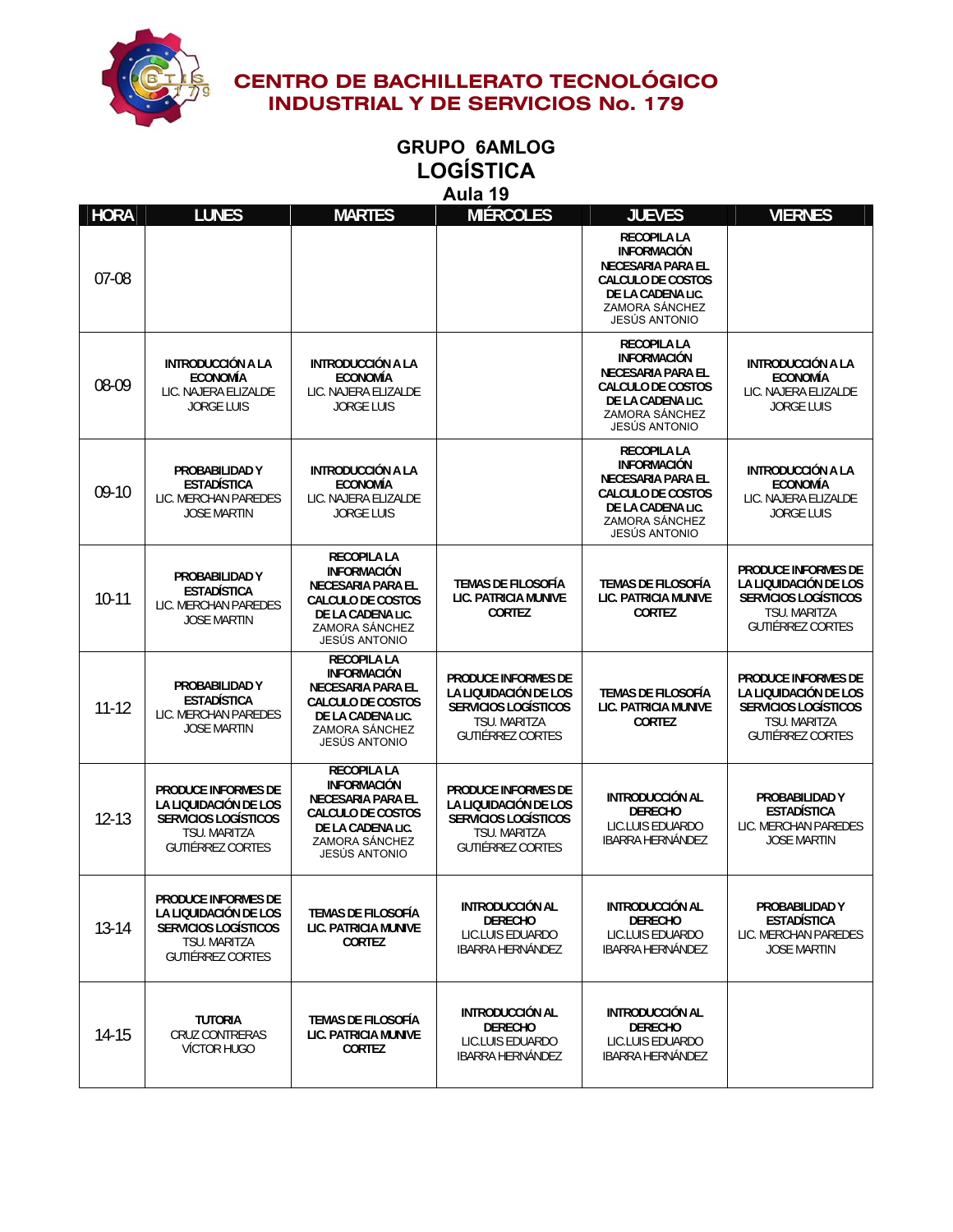

#### **GRUPO 6AVLOG LOGÍSTICA Aula 19**

| <b>HORA</b> | <b>LUNES</b>                                                                         | <b>MARTES</b>                                                                     | <b>MIÉRCOLES</b>                                                                                                                                                | <b>JUEVES</b>                                                                                                                                                   | <b>VIERNES</b>                                                                                                                               |
|-------------|--------------------------------------------------------------------------------------|-----------------------------------------------------------------------------------|-----------------------------------------------------------------------------------------------------------------------------------------------------------------|-----------------------------------------------------------------------------------------------------------------------------------------------------------------|----------------------------------------------------------------------------------------------------------------------------------------------|
| $12 - 13$   | <b>TEMAS DE FILOSOFÍA</b><br>LIC. EMMA MORA<br><b>MONROY</b>                         | <b>TEMAS DE FILOSOFÍA</b><br>LIC. EMMA MORA<br><b>MONROY</b>                      | <b>RECOPILA LA</b><br><b>INFORMACIÓN</b><br><b>NECESARIA PARA EL</b><br><b>CALCULO DE COSTOS</b><br>DE LA CADENA LIC.<br>ZAMORA SÁNCHEZ<br>JESÚS ANTONIO        | <b>RECOPILA LA</b><br><b>INFORMACIÓN</b><br><b>NECESARIA PARA EL</b><br><b>CALCULO DE COSTOS</b><br>DE LA CADENA LIC.<br><b>ZAMORA SÁNCHEZ</b><br>JESÚS ANTONIO | <b>INTRODUCCIÓN AL</b><br><b>DERECHO</b><br>LIC. IBARRA HERNANDEZ<br>LUIS EDUARDO                                                            |
| 13-14       | <b>TEMAS DE FILOSOFÍA</b><br>LIC. EMMA MORA<br><b>MONROY</b>                         | <b>TEMAS DE FILOSOFÍA</b><br>LIC. EMMA MORA<br><b>MONROY</b>                      | <b>RECOPILA LA</b><br><b>INFORMACIÓN</b><br>NECESARIA PARA EL<br><b>CALCULO DE COSTOS</b><br>DE LA CADENA LIC.<br>ZAMORA SÁNCHEZ<br>JESÚS ANTONIO               | <b>RECOPILA LA</b><br><b>INFORMACIÓN</b><br><b>NECESARIA PARA EL</b><br>CALCULO DE COSTOS<br>DE LA CADENA LIC.<br>ZAMORA SÁNCHEZ<br>JESÚS ANTONIO               | <b>INTRODUCCIÓN AL</b><br><b>DERECHO</b><br>LIC. IBARRA HERNANDEZ<br>LUIS EDUARDO                                                            |
| $14 - 15$   | <b>TEMAS DE FILOSOFÍA</b><br>LIC. EMMA MORA<br><b>MONROY</b>                         | PROBABILIDAD Y<br><b>ESTADÍSTICA</b><br>ING. FEDERICO<br>ARMENTA MEJÍA            | <b>RECOPILA LA</b><br><b>INFORMACIÓN</b><br>NECESARIA PARA EL<br><b>CALCULO DE COSTOS</b><br>DE LA CADENA LIC.<br>ZAMORA SÁNCHEZ<br><b>JESÚS ANTONIO</b>        | PROBABILIDAD Y<br><b>ESTADÍSTICA</b><br>ING. FEDERICO<br>ARMENTA MEJÍA                                                                                          | <b>INTRODUCCIÓN AL</b><br><b>DERECHO</b><br>LIC. IBARRA HERNANDEZ<br>LUIS EDUARDO                                                            |
| $15 - 16$   | <b>INTRODUCCIÓN AL</b><br><b>DERECHO</b><br>LIC. IBARRA HERNANDEZ<br>LUIS EDUARDO    | <b>TUTORIA</b><br>LIC. MARIA DEL<br><b>ROSARIO MORA</b><br><b>MONROY</b>          | <b>RECOPILA LA</b><br><b>INFORMACIÓN</b><br><b>NECESARIA PARA EL</b><br><b>CALCULO DE COSTOS</b><br>DE LA CADENA LIC.<br>ZAMORA SÁNCHEZ<br><b>JESÚS ANTONIO</b> | PROBABILIDAD Y<br><b>ESTADÍSTICA</b><br>ING. FEDERICO<br>ARMENTA MEJÍA                                                                                          | <b>PRODUCE INFORMES DE</b><br>LA LIQUIDACIÓN DE LOS<br><b>SERVICIOS LOGÍSTICOS</b><br>LIC. MARIA DEL<br><b>ROSARIO MORA</b><br><b>MONROY</b> |
| $16 - 17$   | <b>INTRODUCCIÓN A LA</b><br><b>ECONOMÍA</b><br>LIC. IBARRA HERNANDEZ<br>LUIS EDUARDO | <b>INTRODUCCIÓN AL</b><br><b>DERECHO</b><br>LIC. IBARRA HERNANDEZ<br>LUIS EDUARDO | <b>PRODUCE INFORMES DE</b><br>LA LIQUIDACIÓN DE LOS<br><b>SERVICIOS LOGÍSTICOS</b><br>LIC. MARIA DEL<br><b>ROSARIO MORA</b><br><b>MONROY</b>                    | <b>PRODUCE INFORMES DE</b><br>LA LIQUIDACIÓN DE LOS<br><b>SERVICIOS LOGÍSTICOS</b><br>LIC. MARIA DEL<br><b>ROSARIO MORA</b><br><b>MONROY</b>                    |                                                                                                                                              |
| $17 - 18$   | <b>INTRODUCCIÓN A LA</b><br><b>ECONOMÍA</b><br>LIC. IBARRA HERNANDEZ<br>LUIS EDUARDO |                                                                                   | <b>PRODUCE INFORMES DE</b><br>LA LIQUIDACIÓN DE LOS<br><b>SERVICIOS LOGÍSTICOS</b><br>LIC. MARIA DEL<br><b>ROSARIO MORA</b><br><b>MONROY</b>                    | <b>PRODUCE INFORMES DE</b><br>LA LIQUIDACIÓN DE LOS<br><b>SERVICIOS LOGÍSTICOS</b><br>LIC. MARIA DEL<br><b>ROSARIO MORA</b><br><b>MONROY</b>                    |                                                                                                                                              |
| 18-19       | INTRODUCCIÓN A LA<br><b>ECONOMÍA</b><br>LIC. IBARRA HERNANDEZ<br>LUIS EDUARDO        |                                                                                   | PRODUCE INFORMES DE<br>LA LIQUIDACIÓN DE LOS<br><b>SERVICIOS LOGÍSTICOS</b><br>LIC. MARIA DEL<br><b>ROSARIO MORA</b><br><b>MONROY</b>                           | INTRODUCCIÓN A LA<br><b>ECONOMÍA</b><br>LIC. IBARRA HERNANDEZ<br>LUIS EDUARDO                                                                                   | PROBABILIDAD Y<br><b>ESTADÍSTICA</b><br>ING. FEDERICO<br>ARMENTA MEJÍA                                                                       |
| 19-20       |                                                                                      |                                                                                   |                                                                                                                                                                 | <b>INTRODUCCIÓN A LA</b><br><b>ECONOMÍA</b><br>LIC. IBARRA HERNANDEZ<br>LUIS EDUARDO                                                                            | PROBABILIDAD Y<br><b>ESTADÍSTICA</b><br>ING. FEDERICO<br>ARMENTA MEJÍA                                                                       |